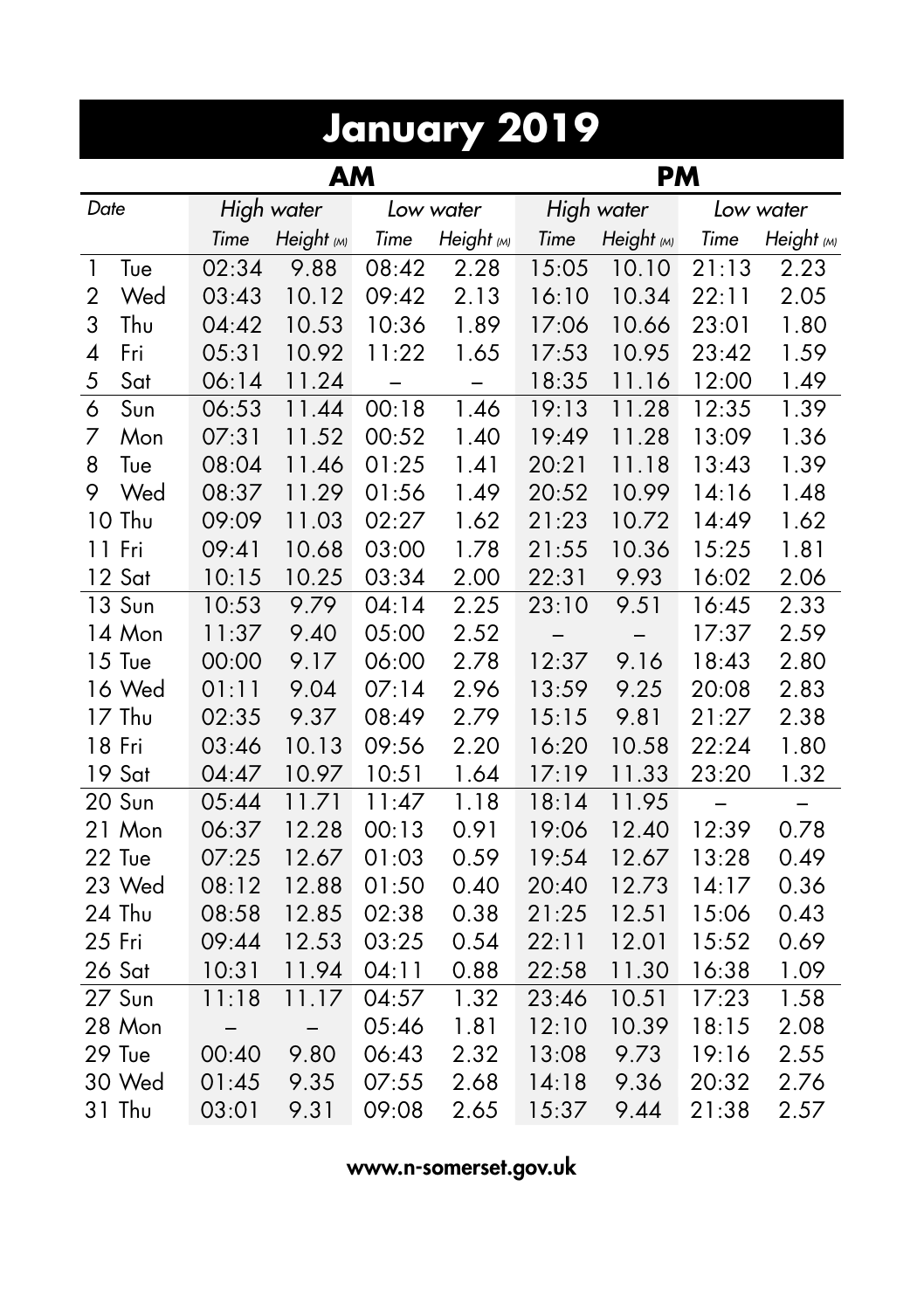|                | <b>February 2019</b> |            |            |       |            |       |                   |       |            |  |  |  |  |
|----------------|----------------------|------------|------------|-------|------------|-------|-------------------|-------|------------|--|--|--|--|
|                | AM<br><b>PM</b>      |            |            |       |            |       |                   |       |            |  |  |  |  |
| Date           |                      | High water |            |       | Low water  |       | High water        |       | Low water  |  |  |  |  |
|                |                      | Time       | Height (M) | Time  | Height (M) | Time  | Height (M)        | Time  | Height (M) |  |  |  |  |
| $\mathbf{1}$   | Fri                  | 04:14      | 9.73       | 10:08 | 2.32       | 16:45 | 9.89              | 22:35 | 2.18       |  |  |  |  |
| 2              | Sat                  | 05:10      | 10.33      | 10:58 | 1.90       | 17:36 | 10.44             | 23:20 | 1.77       |  |  |  |  |
| $\overline{3}$ | Sun                  | 05:57      | 10.87      | 11:40 | 1.56       | 18:20 | 10.86             | 23:59 | 1.48       |  |  |  |  |
| 4              | Mon                  | 06:38      | 11.23      | —     | -          | 18:58 | 11.12             | 12:18 | 1.36       |  |  |  |  |
| 5              | Tue                  | 07:13      | 11.42      | 00:35 | 1.33       | 19:31 | 11.26             | 12:53 | 1.25       |  |  |  |  |
| 6              | Wed                  | 07:46      | 11.51      | 01:09 | 1.27       | 20:02 | 11.34             | 13:28 | 1.20       |  |  |  |  |
| 7              | Thu                  | 08:16      | 11.54      | 01:42 | 1.24       | 20:32 | 11.38             | 14:01 | 1.18       |  |  |  |  |
| 8              | Fri                  | 08:47      | 11.49      | 02:15 | 1.26       | 21:01 | 11.30             | 14:34 | 1.22       |  |  |  |  |
| 9              | Sat                  | 09:19      | 11.28      | 02:46 | 1.35       | 21:32 | 11.02             | 15:08 | 1.38       |  |  |  |  |
| 10             | Sun                  | 09:51      | 10.87      | 03:17 | 1.56       | 22:05 | 10.57             | 15:40 | 1.65       |  |  |  |  |
| 11             | Mon                  | 10:23      | 10.36      | 03:48 | 1.84       | 22:38 | 10.07             | 16:13 | 1.95       |  |  |  |  |
|                | 12 Tue               | 11:00      | 9.86       | 04:23 | 2.13       | 23:17 | 9.62              | 16:52 | 2.23       |  |  |  |  |
|                | 13 Wed               | 11:48      | 9.42       | 05:12 | 2.42       |       | $\qquad \qquad -$ | 17:47 | 2.53       |  |  |  |  |
| 14             | Thu                  | 00:15      | 9.22       | 06:17 | 2.74       | 13:03 | 9.12              | 19:05 | 2.84       |  |  |  |  |
|                | 15 Fri               | 01:46      | 9.11       | 07:57 | 2.95       | 14:37 | 9.34              | 20:55 | 2.71       |  |  |  |  |
|                | 16 Sat               | 03:14      | 9.67       | 09:31 | 2.44       | 15:56 | 10.10             | 22:03 | 2.06       |  |  |  |  |
| 17             | Sun                  | 04:27      | 10.59      | 10:33 | 1.78       | 17:05 | 11.03             | 23:06 | 1.44       |  |  |  |  |
|                | 18 Mon               | 05:31      | 11.53      | 11:37 | 1.15       | 18:02 | 11.88             |       |            |  |  |  |  |
|                | 19 Tue               | 06:24      | 12.30      | 00:02 | 0.83       | 18:53 | 12.51             | 12:29 | 0.57       |  |  |  |  |
|                | 20 Wed               | 07:13      | 12.84      | 00:51 | 0.34       | 19:40 | 12.90             | 13:17 | 0.16       |  |  |  |  |
| 21             | Thu                  | 07:58      | 13.14      | 01:37 | 0.03       | 20:24 | 13.04             | 14:02 | $-0.03$    |  |  |  |  |
| 22             | Fri                  | 08:41      | 13.16      | 02:23 | $-0.03$    | 21:06 | 12.87             | 14:47 | 0.06       |  |  |  |  |
| 23             | Sat                  | 09:24      | 12.84      | 03:06 | 0.17       | 21:47 | 12.34             | 15:29 | 0.41       |  |  |  |  |
|                | 24 Sun               | 10:05      | 12.16      | 03:44 | 0.59       | 22.28 | 11.52             | 16:06 | 0.93       |  |  |  |  |
|                | 25 Mon               | 10:46      | 11.24      | 04:22 | 1.15       | 23:09 | 10.56             | 16:42 | 1.52       |  |  |  |  |
|                | 26 Tue               | 11:29      | 10.26      | 05:00 | 1.75       | 23:54 | 9.66              | 17:21 | 2.11       |  |  |  |  |
|                | 27 Wed               | —          | —          | 05:45 | 2.35       | 12:20 | 9.37              | 18:08 | 2.69       |  |  |  |  |
|                | 28 Thu               | 00:54      | 8.94       | 06:46 | 2.92       | 13:29 | 8.76              | 19:25 | 3.19       |  |  |  |  |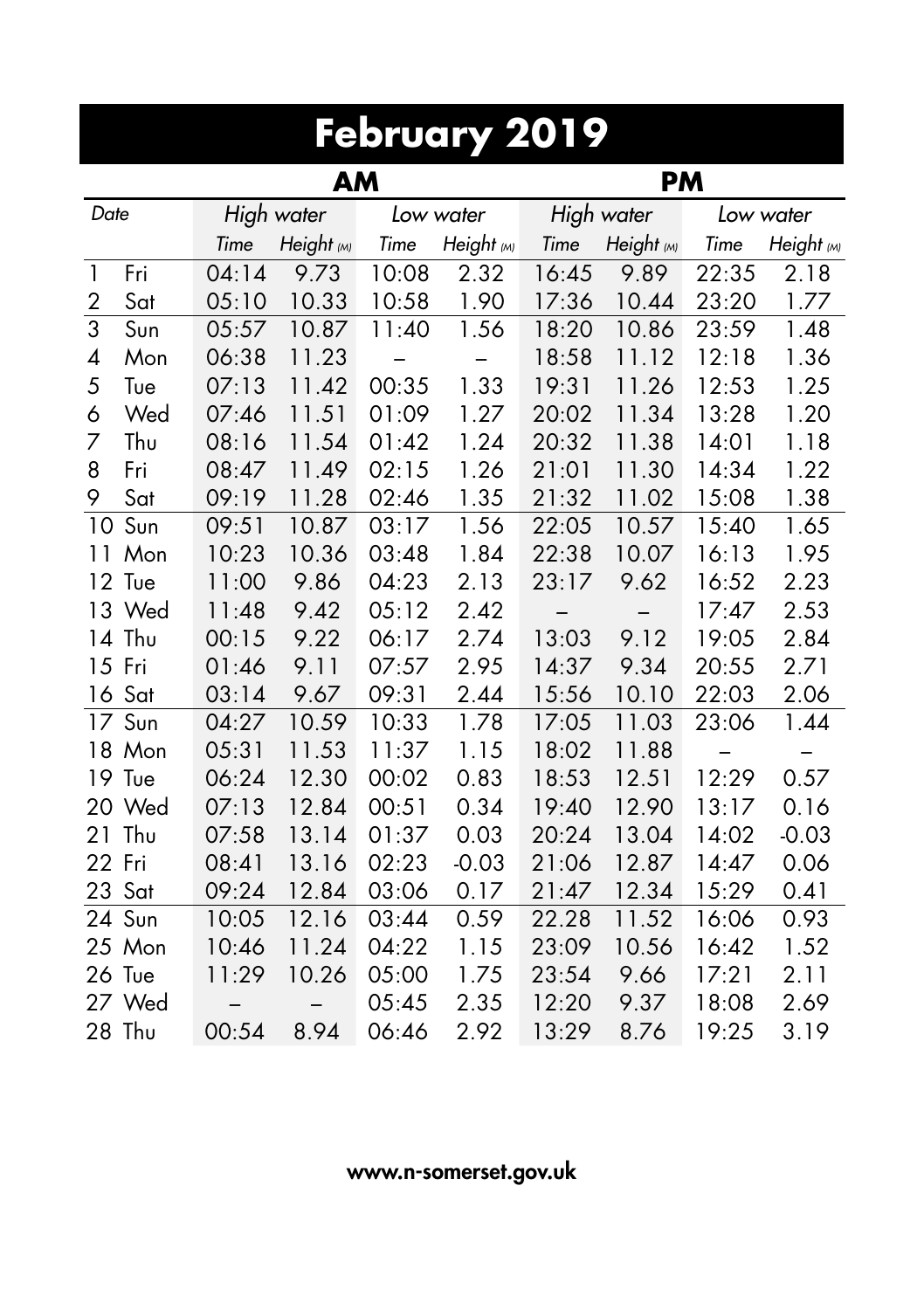|                | <b>March 2019</b> |            |            |       |            |       |            |       |            |  |  |  |
|----------------|-------------------|------------|------------|-------|------------|-------|------------|-------|------------|--|--|--|
|                |                   |            | AM         |       |            |       | <b>PM</b>  |       |            |  |  |  |
| Date           |                   | High water |            |       | Low water  |       | High water |       | Low water  |  |  |  |
|                |                   | Time       | Height (M) | Time  | Height (M) | Time  | Height (M) | Time  | Height (M) |  |  |  |
| $\mathbf{1}$   | Fri               | 02:14      | 8.67       | 08:32 | 3.14       | 14:58 | 8.69       | 21:09 | 3.07       |  |  |  |
| $\overline{2}$ | Sat               | 03:44      | 9.09       | 09:42 | 2.66       | 16:21 | 9.32       | 22:10 | 2.47       |  |  |  |
| $\overline{3}$ | Sun               | 04:48      | 9.92       | 10:36 | 2.04       | 17:15 | 10.12      | 22:59 | 1.88       |  |  |  |
| 4              | Mon               | 05:36      | 10.67      | 11:19 | 1.55       | 17:59 | 10.74      | 23:38 | 1.46       |  |  |  |
| 5              | Tue               | 06:16      | 11.16      | 11:57 | 1.26       | 18:36 | 11.12      |       |            |  |  |  |
| 6              | Wed               | 06:51      | 11.43      | 00:15 | 1.24       | 19:08 | 11.34      | 12:33 | 1.11       |  |  |  |
| 7              | Thu               | 07:23      | 11.59      | 00:50 | 1.12       | 19:37 | 11.53      | 13:07 | 1.02       |  |  |  |
| 8              | Fri               | 07:52      | 11.73      | 01:22 | 1.04       | 20:07 | 11.68      | 13:41 | 0.95       |  |  |  |
| 9              | Sat               | 08:22      | 11.79      | 01:55 | 0.99       | 20:37 | 11.70      | 14:15 | 0.96       |  |  |  |
| 10             | Sun               | 08:54      | 11.66      | 02:27 | 1.06       | 21:08 | 11.48      | 14:47 | 1.11       |  |  |  |
| 11             | Mon               | 09:26      | 11.27      | 02:57 | 1.28       | 21:39 | 11.02      | 15:16 | 1.40       |  |  |  |
|                | 12 Tue            | 09:58      | 10.72      | 03:25 | 1.59       | 22:11 | 10.47      | 15:43 | 1.72       |  |  |  |
| 13             | Wed               | 10:33      | 10.13      | 03:54 | 1.88       | 22:47 | 9.92       | 16:17 | 2.02       |  |  |  |
|                | 14 Thu            | 11:18      | 9.57       | 04:38 | 2.19       | 23:42 | 9.38       | 17:09 | 2.37       |  |  |  |
|                | 15 Fri            |            |            | 05:41 | 2.58       | 12:31 | 9.08       | 18:25 | 2.79       |  |  |  |
|                | 16 Sat            | 01:12      | 9.05       | 07:20 | 2.92       | 14:11 | 9.11       | 20:27 | 2.86       |  |  |  |
| 17             | Sun               | 02:49      | 9.47       | 09:11 | 2.52       | 15:39 | 9.87       | 21:45 | 2.20       |  |  |  |
|                | 18 Mon            | 04:10      | 10.44      | 10:21 | 1.80       | 16:50 | 10.93      | 22:54 | 1.47       |  |  |  |
|                | 19 Tue            | 05:16      | 11.49      | 11:27 | 1.06       | 17:48 | 11.89      | 23:50 | 0.74       |  |  |  |
|                | 20 Wed            | 06:09      | 12.32      |       |            | 18:38 | 12.56      | 12:16 | 0.42       |  |  |  |
| 21             | Thu               | 06:55      | 12.86      | 00:37 | 0.21       | 19:21 | 12.95      | 13:01 | 0.04       |  |  |  |
| 22 Fri         |                   | 07:38      | 13.13      | 01:19 | $-0.06$    | 20:01 | 13.08      | 13:42 | $-0.07$    |  |  |  |
| 23             | Sat               | 08:19      | 13.14      | 01:59 | $-0.08$    | 20:41 | 12.92      | 14:22 | 0.08       |  |  |  |
|                | 24 Sun            | 08:59      | 12.80      | 02:38 | 0.16       | 21:20 | 12.39      | 14:57 | 0.47       |  |  |  |
|                | 25 Mon            | 09:38      | 12.09      | 03:12 | 0.62       | 21:58 | 11.54      | 15:29 | 1.01       |  |  |  |
|                | 26 Tue            | 10:16      | 11.11      | 03:44 | 1.18       | 22:35 | 10.54      | 16:00 | 1.59       |  |  |  |
|                | 27 Wed            | 10:53      | 10.08      | 04:15 | 1.77       | 23:14 | 9.57       | 16:31 | 2.14       |  |  |  |
| 28             | Thu               | 11:36      | 9.14       | 04:55 | 2.35       | —     |            | 17:14 | 2.70       |  |  |  |
| 29             | Fri               | 00:06      | 8.76       | 05:49 | 2.93       | 12:41 | 8.42       | 18:17 | 3.27       |  |  |  |
| 30             | Sat               | 01:31      | 8.33       | 07:22 | 3.40       | 14:15 | 8.26       | 20:33 | 3.47       |  |  |  |
| 31             | Sun               | 04:07      | 8.68       | 10:16 | 2.93       | 16:47 | 8.90       | 22:44 | 2.77       |  |  |  |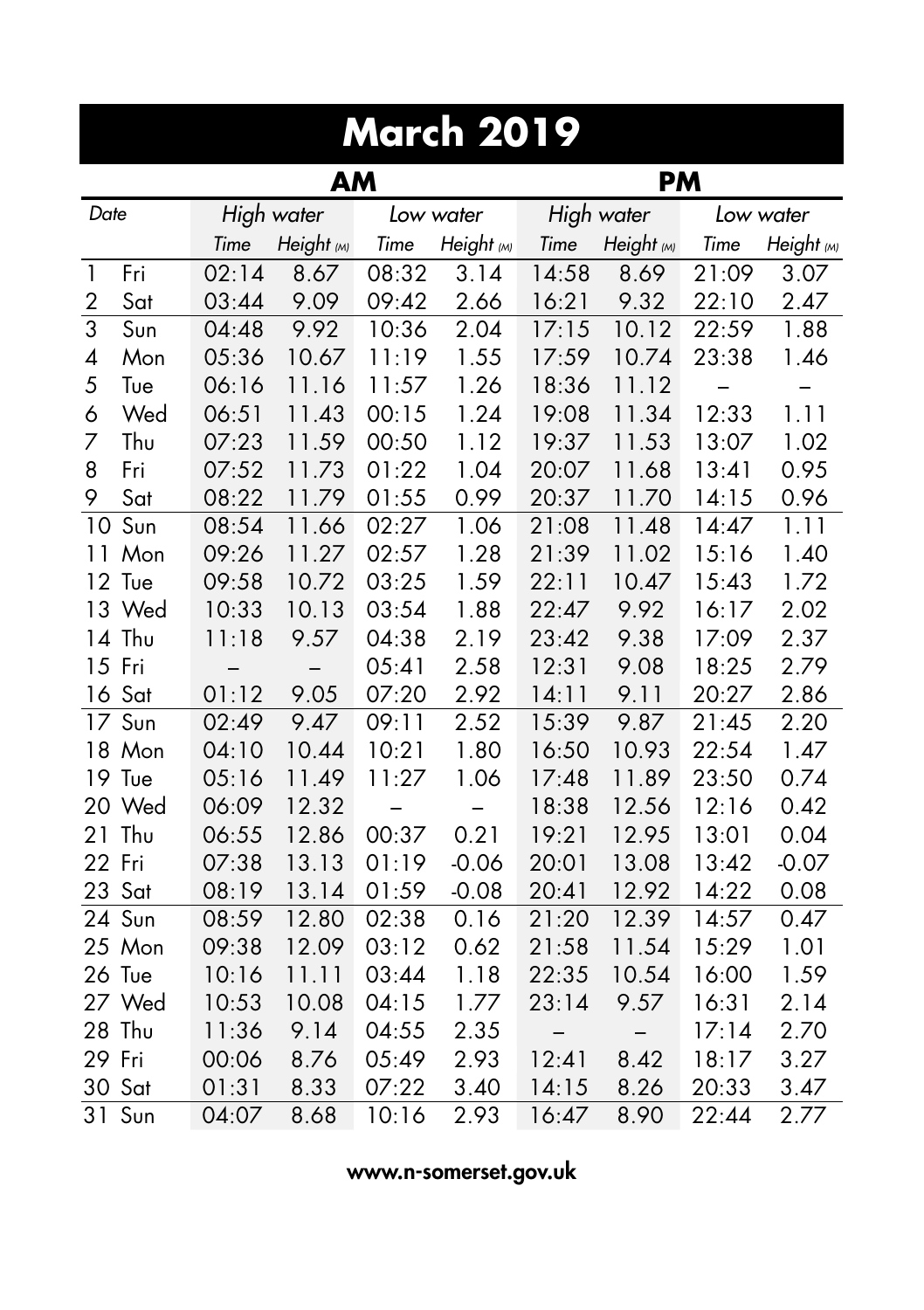|                | <b>April 2019</b> |                          |                          |       |            |       |            |       |            |  |  |  |  |
|----------------|-------------------|--------------------------|--------------------------|-------|------------|-------|------------|-------|------------|--|--|--|--|
|                | AM<br><b>PM</b>   |                          |                          |       |            |       |            |       |            |  |  |  |  |
| Date           |                   | High water               |                          |       | Low water  |       | High water |       | Low water  |  |  |  |  |
|                |                   | Time                     | Height (M)               | Time  | Height (M) | Time  | Height (M) | Time  | Height (M) |  |  |  |  |
| $\mathbf{1}$   | Mon               | 05:18                    | 9.58                     | 11:08 | 2.22       | 17:46 | 9.81       | 23:32 | 2.08       |  |  |  |  |
| $\overline{2}$ | Tue               | 06:07                    | 10.42                    | 11:52 | 1.65       | 18:29 | 10.56      |       |            |  |  |  |  |
| 3              | Wed               | 06:47                    | 11.01                    | 00:12 | 1.58       | 19:05 | 11.05      | 12:32 | 1.30       |  |  |  |  |
| 4              | Thu               | 07:22                    | 11.36                    | 00:50 | 1.28       | 19:38 | 11.37      | 13:08 | 1.10       |  |  |  |  |
| 5              | Fri               | 07:53                    | 11.59                    | 01:25 | 1.11       | 20:08 | 11.63      | 13:43 | 0.98       |  |  |  |  |
| 6              | Sat               | 08:25                    | 11.79                    | 01:59 | 0.98       | 20:39 | 11.84      | 14:17 | 0.88       |  |  |  |  |
| 7              | Sun               | 08:57                    | 11.90                    | 02:32 | 0.91       | 21:10 | 11.91      | 14:51 | 0.87       |  |  |  |  |
| 8              | Mon               | 09:30                    | 11.82                    | 03:06 | 0.96       | 21:44 | 11.73      | 15:24 | 1.01       |  |  |  |  |
| 9              | Tue               | 10:03                    | 11.48                    | 03:37 | 1.16       | 22:17 | 11.31      | 15:52 | 1.29       |  |  |  |  |
|                | 10 Wed            | 10:40                    | 10.94                    | 04:03 | 1.45       | 22:52 | 10.74      | 16:20 | 1.60       |  |  |  |  |
| 11             | Thu               | 11:18                    | 10.30                    | 04:34 | 1.74       | 23:34 | 10.12      | 16:56 | 1.92       |  |  |  |  |
|                | 12 Fri            | $\overline{\phantom{0}}$ | $\overline{\phantom{0}}$ | 05:19 | 2.07       | 12:08 | 9.66       | 17:51 | 2.30       |  |  |  |  |
|                | 13 Sat            | 00:32                    | 9.53                     | 06:27 | 2.47       | 13:22 | 9.17       | 09:11 | 2.72       |  |  |  |  |
|                | 14 Sun            | 01:59                    | 9.24                     | 08:10 | 2.76       | 14:54 | 9.23       | 21:08 | 2.75       |  |  |  |  |
|                | 15 Mon            | 03:32                    | 9.62                     | 09:54 | 2.37       | 16:21 | 9.94       | 22:28 | 2.14       |  |  |  |  |
|                | 16 Tue            | 04:53                    | 10.51                    | 11:05 | 1.72       | 17:33 | 10.94      | 23:38 | 1.46       |  |  |  |  |
|                | 17 Wed            | 05:57                    | 11.47                    |       |            | 18:29 | 11.82      | 12:10 | 1.06       |  |  |  |  |
| 18             | Thu               | 06:49                    | 12.18                    | 00:32 | 0.81       | 19:16 | 12.38      | 12:57 | 0.55       |  |  |  |  |
| 19             | Fri               | 07:35                    | 12.59                    | 01:16 | 0.39       | 19:58 | 12.68      | 13:39 | 0.30       |  |  |  |  |
| 20             | Sat               | 08:16                    | 12.77                    | 01:56 | 0.22       | 20:37 | 12.79      | 14:18 | 0.28       |  |  |  |  |
| 21             | Sun               | 08:55                    | 12.75                    | 02:34 | 0.25       | 21:15 | 12.66      | 14:53 | 0.44       |  |  |  |  |
| 22             | Mon               | 09:34                    | 12.45                    | 03:08 | 0.47       | 21:53 | 12.21      | 15:25 | 0.76       |  |  |  |  |
| 23             | Tue               | 10:12                    | 11.81                    | 03:39 | 0.84       | 22:30 | 11.44      | 15:54 | 1.20       |  |  |  |  |
|                | 24 Wed            | 10:48                    | 10.91                    | 04:08 | 1.32       | 23:05 | 10.50      | 16:21 | 1.69       |  |  |  |  |
| 25             | Thu               | 11:23                    | 9.95                     | 04:40 | 1.82       | 23:41 | 9.60       | 16:52 | 2.17       |  |  |  |  |
| 26 Fri         |                   | —                        |                          | 05:17 | 2.32       | 12:02 | 9.10       | 17:32 | 2.65       |  |  |  |  |
| 27             | Sat               | 00:28                    | 8.83                     | 06:08 | 2.82       | 12:59 | 8.42       | 18:31 | 3.15       |  |  |  |  |
| 28             | Sun               | 01:45                    | 8.34                     | 07:22 | 3.27       | 14:28 | 8.17       | 19:58 | 3.53       |  |  |  |  |
| 29             | Mon               | 03:17                    | 8.50                     | 09:35 | 3.19       | 15:54 | 8.60       | 22:07 | 3.12       |  |  |  |  |
|                | 30 Tue            | 04:30                    | 9.21                     | 10:34 | 2.52       | 16:59 | 9.40       | 22:57 | 2.43       |  |  |  |  |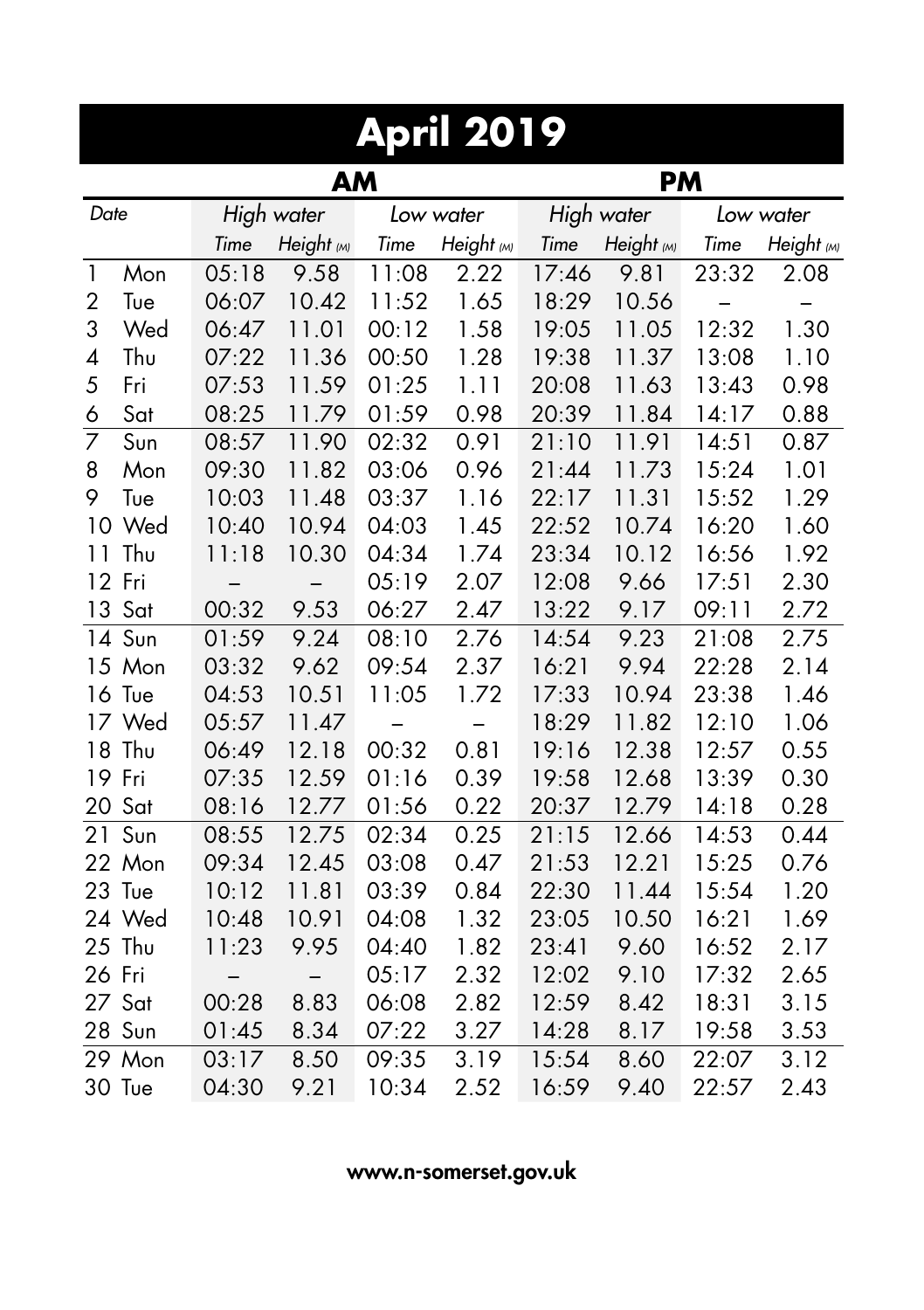| <b>May 2019</b> |        |                          |                          |       |            |       |            |       |            |  |  |
|-----------------|--------|--------------------------|--------------------------|-------|------------|-------|------------|-------|------------|--|--|
|                 |        |                          | <b>AM</b>                |       |            |       | <b>PM</b>  |       |            |  |  |
| Date            |        | High water               |                          |       | Low water  |       | High water |       | Low water  |  |  |
|                 |        | Time                     | Height (M)               | Time  | Height (M) | Time  | Height (M) | Time  | Height (M) |  |  |
| $\mathbf{1}$    | Wed    | 05:24                    | 10.02                    | 11:19 | 1.94       | 17:47 | 10.19      | 23:39 | 1.89       |  |  |
| $\overline{2}$  | Thu    | 06:07                    | 10.68                    | 11:59 | 1.54       | 18:26 | 10.81      |       |            |  |  |
| 3               | Fri    | 06:45                    | 11.15                    | 00:18 | 1.52       | 19:02 | 11.27      | 12:37 | 1.27       |  |  |
| 4               | Sat    | 07:20                    | 11.49                    | 00:55 | 1.26       | 19:37 | 11.62      | 13:15 | 1.08       |  |  |
| 5               | Sun    | 07:55                    | 11.74                    | 01:31 | 1.08       | 20:11 | 11.87      | 13:50 | 0.95       |  |  |
| 6               | Mon    | 08:32                    | 11.89                    | 02:07 | 0.96       | 20:47 | 11.98      | 14:27 | 0.90       |  |  |
| 7               | Tue    | 09:09                    | 11.86                    | 02:43 | 0.97       | 21:24 | 11.87      | 15:02 | 1.00       |  |  |
| 8               | Wed    | 09:47                    | 11.61                    | 03:19 | 1.11       | 22:02 | 11.53      | 15:37 | 1.23       |  |  |
| 9               | Thu    | 10:28                    | 11.14                    | 03:51 | 1.36       | 22:44 | 11.01      | 16:10 | 1.53       |  |  |
| 10              | Fri    | 11:15                    | 10.54                    | 04:29 | 1.64       | 23:33 | 10.43      | 16:52 | 1.84       |  |  |
| 11              | Sat    |                          |                          | 05:20 | 1.95       | 12:10 | 9.96       | 17:51 | 2.19       |  |  |
| 12              | Sun    | 00:35                    | 9.93                     | 06:33 | 2.26       | 13:19 | 9.59       | 19:15 | 2.47       |  |  |
|                 | 13 Mon | 01:51                    | 9.73                     | 08:08 | 2.39       | 14:39 | 9.63       | 20:52 | 2.42       |  |  |
|                 | 14 Tue | 03:13                    | 10.00                    | 09:33 | 2.10       | 15:59 | 10.13      | 22:06 | 2.00       |  |  |
|                 | 15 Wed | 04:30                    | 10.61                    | 10:39 | 1.69       | 17:08 | 10.86      | 23:12 | 1.55       |  |  |
|                 | 16 Thu | 05:33                    | 11.28                    | 11:45 | 1.30       | 18:05 | 11.50      |       |            |  |  |
|                 | 17 Fri | 06:26                    | 11.75                    | 00:08 | 1.13       | 18:52 | 11.91      | 12:34 | 0.97       |  |  |
| 18              | Sat    | 07:11                    | 12.01                    | 00:52 | 0.85       | 19:35 | 12.14      | 13:14 | 0.83       |  |  |
|                 | 19 Sun | 07:52                    | 12.12                    | 01:31 | 0.75       | 20:13 | 12.24      | 13:51 | 0.83       |  |  |
|                 | 20 Mon | 08:32                    | 12.12                    | 02:07 | 0.78       | 20:52 | 12.18      | 14:25 | 0.93       |  |  |
| 21              | Tue    | 09:10                    | 11.91                    | 02:40 | 0.90       | 21:30 | 11.86      | 14:56 | 1.12       |  |  |
|                 | 22 Wed | 09:49                    | 11.44                    | 03:11 | 1.14       | 22:07 | 11.28      | 15:25 | 1.42       |  |  |
| 23              | Thu    | 10:25                    | 10.75                    | 03:41 | 1.47       | 22:42 | 10.53      | 15:54 | 1.79       |  |  |
| 24 Fri          |        | 11:01                    | 10.00                    | 04:13 | 1.86       | 23:17 | 9.80       | 16:25 | 2.15       |  |  |
|                 | 25 Sat | 11:37                    | 9.33                     | 04:52 | 2.23       | 23:59 | 9.18       | 17:03 | 2.51       |  |  |
| 26              | Sun    | $\overline{\phantom{0}}$ | $\overline{\phantom{0}}$ | 05:39 | 2.58       | 12:23 | 8.79       | 17:57 | 2.86       |  |  |
|                 | 27 Mon | 00:57                    | 8.72                     | 06:41 | 2.91       | 13:29 | 8.46       | 19:05 | 3.17       |  |  |
| 28              | Tue    | 02:16                    | 8.60                     | 08:01 | 3.09       | 14:50 | 8.54       | 20:34 | 3.27       |  |  |
| 29              | Wed    | 03:30                    | 8.95                     | 09:39 | 2.87       | 15:58 | 9.06       | 22:07 | 2.86       |  |  |
| 30              | Thu    | 04:28                    | 9.58                     | 10:34 | 2.35       | 16:53 | 9.77       | 22:56 | 2.30       |  |  |
| 31              | Fri    | 05:18                    | 10.25                    | 11:19 | 1.89       | 17:40 | 10.48      | 23:40 | 1.84       |  |  |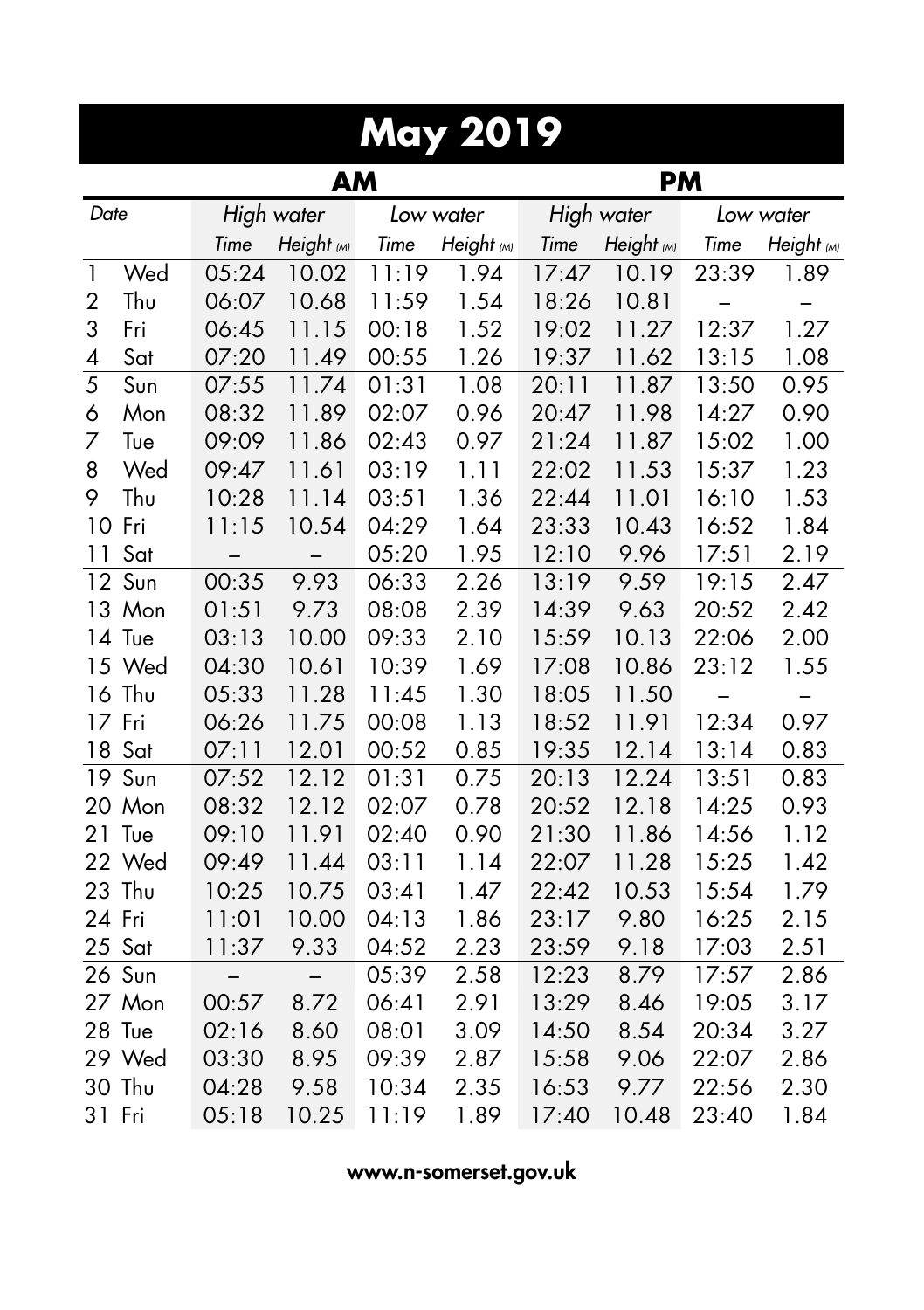|                | June 2019 |            |            |       |            |       |            |       |            |  |  |
|----------------|-----------|------------|------------|-------|------------|-------|------------|-------|------------|--|--|
|                |           |            | <b>AM</b>  |       |            |       | <b>PM</b>  |       |            |  |  |
| Date           |           | High water |            |       | Low water  |       | High water |       | Low water  |  |  |
|                |           | Time       | Height (M) | Time  | Height (M) | Time  | Height (M) | Time  | Height (M) |  |  |
| 1              | Sat       | 06:03      | 10.85      |       |            | 18:24 | 11.08      | 12:01 | 1.52       |  |  |
| $\overline{2}$ | Sun       | 06:46      | 11.31      | 00:22 | 1.48       | 19:05 | 11.54      | 12:44 | 1.25       |  |  |
| 3              | Mon       | 07:29      | 11.63      | 01:04 | 1.22       | 19:46 | 11.84      | 13:26 | 1.06       |  |  |
| 4              | Tue       | 08:11      | 11.83      | 01:45 | 1.06       | 20:28 | 12.00      | 14:07 | 0.97       |  |  |
| 5              | Wed       | 08:54      | 11.89      | 02:26 | 1.00       | 21:10 | 12.00      | 14:46 | 0.99       |  |  |
| 6              | Thu       | 09:38      | 11.77      | 03:08 | 1.05       | 21:54 | 11.82      | 15:30 | 1.14       |  |  |
| 7              | Fri       | 10:24      | 11.48      | 03:51 | 1.21       | 22:42 | 11.46      | 16:12 | 1.36       |  |  |
| 8              | Sat       | 11:14      | 11.04      | 04:39 | 1.42       | 23:34 | 11.01      | 17:01 | 1.61       |  |  |
| 9              | Sun       |            |            | 05:34 | 1.65       | 12:08 | 10.57      | 18:01 | 1.85       |  |  |
|                | 10 Mon    | 00:32      | 10.59      | 06:40 | 1.85       | 13:10 | 10.20      | 19:13 | 2.04       |  |  |
| 11             | Tue       | 01:36      | 10.33      | 07:55 | 1.97       | 14:17 | 10.05      | 20:30 | 2.09       |  |  |
|                | 12 Wed    | 02:47      | 10.30      | 09:07 | 1.95       | 15:30 | 10.18      | 21:39 | 1.97       |  |  |
| 13             | Thu       | 03:59      | 10.49      | 10:10 | 1.83       | 16:38 | 10.53      | 22:39 | 1.79       |  |  |
|                | 14 Fri    | 05:04      | 10.80      | 11:11 | 1.70       | 17:36 | 10.94      | 23:39 | 1.59       |  |  |
|                | 15 Sat    | 06:00      | 11.08      | —     |            | 18:28 | 11.26      | 12:06 | 1.53       |  |  |
|                | 16 Sun    | 06:49      | 11.27      | 00:27 | 1.40       | 19:11 | 11.49      | 12:49 | 1.39       |  |  |
|                | 17 Mon    | 07:33      | 11.40      | 01:08 | 1.29       | 19:53 | 11.64      | 13:27 | 1.34       |  |  |
| 18             | Tue       | 08:13      | 11.46      | 01:44 | 1.25       | 20:33 | 11.68      | 14:02 | 1.34       |  |  |
|                | 19 Wed    | 08:53      | 11.40      | 02:19 | 1.27       | 21:10 | 11.53      | 14:34 | 1.41       |  |  |
| 20             | Thu       | 09:32      | 11.16      | 02:52 | 1.37       | 21:48 | 11.20      | 15:06 | 1.57       |  |  |
| 21             | Fri       | 10:07      | 10.76      | 03:25 | 1.55       | 22:23 | 10.73      | 15:37 | 1.79       |  |  |
| 22             | Sat       | 10:40      | 10.29      | 03:58 | 1.78       | 22:56 | 10.23      | 16:08 | 2.02       |  |  |
| 23             | Sun       | 11:14      | 9.83       | 04:34 | 2.01       | 23:33 | 9.76       | 16:44 | 2.24       |  |  |
|                | 24 Mon    | 11:52      | 9.41       | 05:15 | 2.24       |       |            | 17:30 | 2.48       |  |  |
|                | 25 Tue    | 00:17      | 9.34       | 06:06 | 2.49       | 12:37 | 9.04       | 18:23 | 2.73       |  |  |
|                | 26 Wed    | 01:10      | 9.02       | 07:05 | 2.71       | 13:35 | 8.82       | 19:28 | 2.95       |  |  |
| 27             | Thu       | 02:18      | 8.93       | 08:12 | 2.84       | 14:49 | 8.91       | 20:43 | 3.00       |  |  |
| 28             | Fri       | 03:29      | 9.23       | 09:33 | 2.71       | 15:58 | 9.40       | 22:06 | 2.69       |  |  |
| 29             | Sat       | 04:30      | 9.81       | 10:38 | 2.25       | 16:56 | 10.11      | 23:01 | 2.15       |  |  |
|                | 30 Sun    | 05:25      | 10.48      | 11:26 | 1.78       | 17:48 | 10.82      | 23:50 | 1.69       |  |  |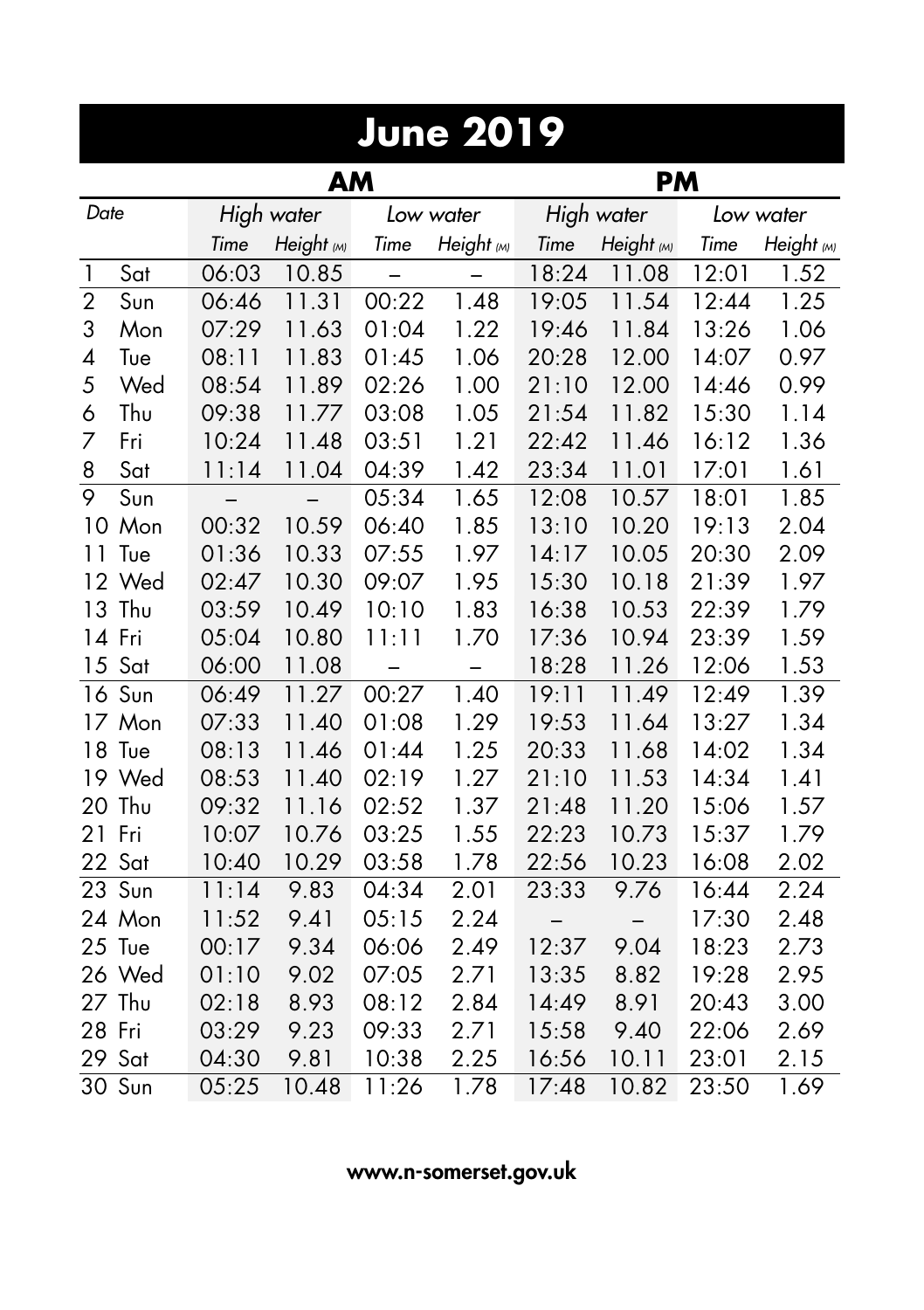|                | <b>July 2019</b> |       |            |       |            |       |            |       |            |  |  |  |  |
|----------------|------------------|-------|------------|-------|------------|-------|------------|-------|------------|--|--|--|--|
|                |                  |       | AM         |       |            |       | <b>PM</b>  |       |            |  |  |  |  |
| Date           |                  |       | High water |       | Low water  |       | High water |       | Low water  |  |  |  |  |
|                |                  | Time  | Height (M) | Time  | Height (M) | Time  | Height (M) | Time  | Height (M) |  |  |  |  |
| $\mathbf{1}$   | Mon              | 06:16 | 11.07      |       |            | 18:39 | 11.40      | 12:15 | 1.41       |  |  |  |  |
| 2              | Tue              | 07:06 | 11.52      | 00:39 | 1.35       | 19:28 | 11.82      | 13:03 | 1.16       |  |  |  |  |
| 3              | Wed              | 07:55 | 11.84      | 01:27 | 1.11       | 20:14 | 12.11      | 13:50 | 0.98       |  |  |  |  |
| 4              | Thu              | 08:43 | 12.04      | 02:14 | 0.94       | 21:01 | 12.26      | 14:37 | 0.89       |  |  |  |  |
| 5              | Fri              | 09:30 | 12.11      | 03:02 | 0.85       | 21:48 | 12.27      | 15:25 | 0.88       |  |  |  |  |
| 6              | Sat              | 10:18 | 11.99      | 03:52 | 0.86       | 22:36 | 12.08      | 16:13 | 0.97       |  |  |  |  |
| $\overline{7}$ | Sun              | 11:06 | 11.68      | 04:43 | 0.98       | 23:26 | 11.70      | 17:05 | 1.16       |  |  |  |  |
| 8              | Mon              | 11:55 | 11.20      | 05:35 | 1.19       |       |            | 17:57 | 1.41       |  |  |  |  |
| 9              | Tue              | 00:17 | 11.20      | 06:28 | 1.47       | 12:49 | 10.67      | 18:55 | 1.70       |  |  |  |  |
| 10             | Wed              | 01:13 | 10.69      | 07:28 | 1.77       | 13:47 | 10.21      | 19:57 | 1.99       |  |  |  |  |
| 11             | Thu              | 02:16 | 10.28      | 08:31 | 2.05       | 14:54 | 9.95       | 21:05 | 2.19       |  |  |  |  |
|                | 12 Fri           | 03:24 | 10.07      | 09:36 | 2.20       | 16:04 | 9.97       | 22:08 | 2.20       |  |  |  |  |
| 13             | Sat              | 04:33 | 10.10      | 10:37 | 2.18       | 17.09 | 10.25      | 23:08 | 2.06       |  |  |  |  |
|                | 14 Sun           | 05:37 | 10.33      | 11:36 | 2.02       | 18:06 | 10.63      |       |            |  |  |  |  |
|                | 15 Mon           | 06:31 | 10.63      | 00:02 | 1.83       | 18:54 | 10.99      | 12:25 | 1.78       |  |  |  |  |
|                | 16 Tue           | 07:17 | 10.89      | 00:46 | 1.62       | 19:38 | 11.25      | 13:06 | 1.61       |  |  |  |  |
|                | 17 Wed           | 07:59 | 11.07      | 01:24 | 1.48       | 20:17 | 11.40      | 13:42 | 1.52       |  |  |  |  |
|                | 18 Thu           | 08:38 | 11.15      | 02:02 | 1.43       | 20:55 | 11.41      | 14:17 | 1.51       |  |  |  |  |
|                | 19 Fri           | 09:13 | 11.11      | 02:36 | 1.42       | 21:29 | 11.30      | 14:51 | 1.55       |  |  |  |  |
|                | 20 Sat           | 09:47 | 10.97      | 03:10 | 1.47       | 22:01 | 11.09      | 15:23 | 1.64       |  |  |  |  |
| 21             | Sun              | 10:17 | 10.76      | 03:44 | 1.57       | 22:34 | 10.79      | 15:55 | 1.76       |  |  |  |  |
|                | 22 Mon           | 10:48 | 10.45      | 04:17 | 1.70       | 23:06 | 10.40      | 16:27 | 1.92       |  |  |  |  |
| 23             | Tue              | 11:20 | 10.06      | 04:52 | 1.90       | 23:41 | 9.93       | 17:03 | 2.14       |  |  |  |  |
|                | 24 Wed           | 11:57 | 9.62       | 05:31 | 2.15       |       |            | 17:44 | 2.40       |  |  |  |  |
| 25             | Thu              | 00:20 | 9.48       | 06:17 | 2.43       | 12:39 | 9.24       | 18:35 | 2.68       |  |  |  |  |
| 26 Fri         |                  | 01:10 | 9.14       | 07:11 | 2.69       | 13:37 | 8.99       | 19:38 | 2.93       |  |  |  |  |
| 27             | Sat              | 02:21 | 9.01       | 08:24 | 2.87       | 14:59 | 9.08       | 21:07 | 2.99       |  |  |  |  |
| 28             | Sun              | 03:43 | 9.35       | 09:57 | 2.66       | 16:15 | 9.68       | 22:30 | 2.50       |  |  |  |  |
|                | 29 Mon           | 04:52 | 10.04      | 10:59 | 2.08       | 17:20 | 10.50      | 23:25 | 1.90       |  |  |  |  |
| 30             | Tue              | 05:53 | 10.80      | 11:52 | 1.59       | 18:19 | 11.28      |       |            |  |  |  |  |
| 31             | Wed              | 06:51 | 11.48      | 00:20 | 1.44       | 19:12 | 11.91      | 12:47 | 1.21       |  |  |  |  |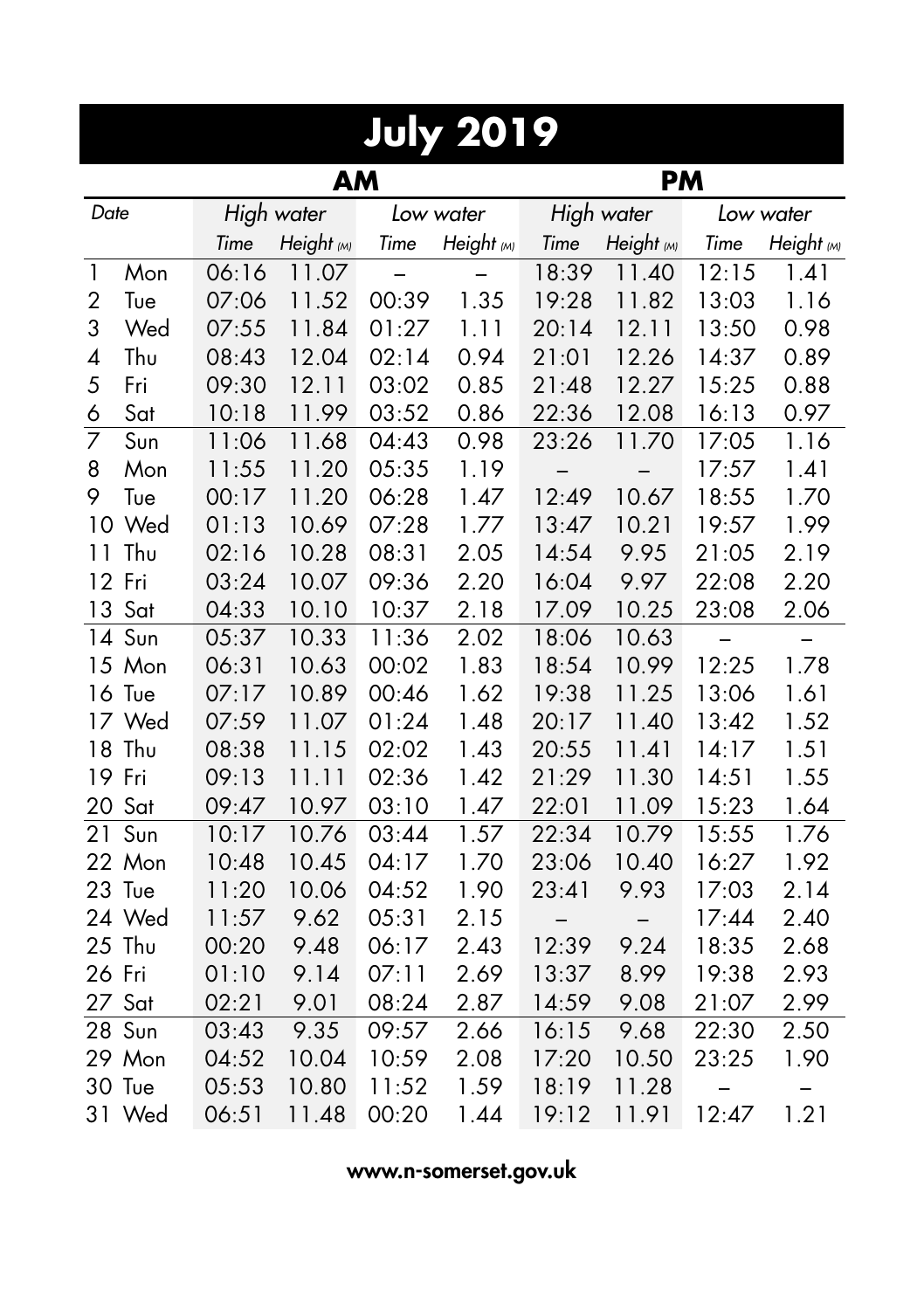|                          | August 2019            |       |            |                          |            |       |            |       |                   |  |  |  |  |
|--------------------------|------------------------|-------|------------|--------------------------|------------|-------|------------|-------|-------------------|--|--|--|--|
|                          | <b>AM</b><br><b>PM</b> |       |            |                          |            |       |            |       |                   |  |  |  |  |
| Date                     |                        |       | High water |                          | Low water  |       | High water |       | Low water         |  |  |  |  |
|                          |                        | Time  | Height (M) | Time                     | Height (M) | Time  | Height (M) | Time  | Height (M)        |  |  |  |  |
| $\mathbf{1}$             | Thu                    | 07:43 | 12.00      | 01:15                    | 1.06       | 20:02 | 12.36      | 13:39 | 0.88              |  |  |  |  |
| $\overline{2}$           | Fri                    | 08:31 | 12.37      | 02:06                    | 0.72       | 20.50 | 12.67      | 14:28 | 0.62              |  |  |  |  |
| 3                        | Sat                    | 09:18 | 12.56      | 02:55                    | 0.49       | 21:36 | 12.79      | 15:16 | 0.48              |  |  |  |  |
| $\overline{\mathcal{A}}$ | Sun                    | 10:03 | 12.53      | 03:44                    | 0.41       | 22:21 | 12.65      | 16:05 | 0.52              |  |  |  |  |
| 5                        | Mon                    | 10:49 | 12.21      | 04:32                    | 0.55       | 23:08 | 12.21      | 16:52 | 0.76              |  |  |  |  |
| 6                        | Tue                    | 11:34 | 11.61      | 05:17                    | 0.89       | 23:54 | 11.51      | 17:36 | 1.15              |  |  |  |  |
| 7                        | Wed                    |       |            | 06:01                    | 1.36       | 12:21 | 10.85      | 18:22 | 1.63              |  |  |  |  |
| 8                        | Thu                    | 00:42 | 10.71      | 06:49                    | 1.87       | 13:12 | 10.10      | 19:15 | 2.15              |  |  |  |  |
| 9                        | Fri                    | 01:37 | 9.96       | 07:43                    | 2.38       | 14:13 | 9.53       | 20:19 | 2.60              |  |  |  |  |
| 10                       | Sat                    | 02:44 | 9.44       | 08:55                    | 2.75       | 15:26 | 9.32       | 21:38 | 2.75              |  |  |  |  |
| 11                       | Sun                    | 04:01 | 9.32       | 10:10                    | 2.73       | 16:44 | 9.59       | 22:44 | 2.50              |  |  |  |  |
|                          | 12 Mon                 | 05:18 | 9.68       | 11:12                    | 2.38       | 17:48 | 10.19      | 23:41 | 2.07              |  |  |  |  |
|                          | 13 Tue                 | 06:16 | 10.25      | $\overline{\phantom{0}}$ |            | 18:39 | 10.79      | 12:05 | 1.95              |  |  |  |  |
|                          | 14 Wed                 | 07:03 | 10.74      | 00:28                    | 1.68       | 19:23 | 11.21      | 12:47 | 1.63              |  |  |  |  |
|                          | 15 Thu                 | 07:43 | 11.05      | 01:07                    | 1.46       | 20:01 | 11.43      | 13:24 | 1.47              |  |  |  |  |
|                          | 16 Fri                 | 08:20 | 11.21      | 01:43                    | 1.35       | 20:35 | 11.52      | 13:59 | 1.42              |  |  |  |  |
|                          | 17 Sat                 | 08:52 | 11.28      | 02:18                    | 1.31       | 21:07 | 11.53      | 14:32 | 1.41              |  |  |  |  |
|                          | 18 Sun                 | 09:22 | 11.31      | 02:51                    | 1.29       | 21:37 | 11.48      | 15:04 | 1.42              |  |  |  |  |
|                          | 19 Mon                 | 09:50 | 11.25      | 03:23                    | 1.32       | 22:07 | 11.30      | 15:34 | 1.48              |  |  |  |  |
|                          | 20 Tue                 | 10:20 | 11.02      | 03:55                    | 1.43       | 22:37 | 10.91      | 16:05 | 1.65              |  |  |  |  |
| 21                       | Wed                    | 10:49 | 10.59      | 04:25                    | 1.66       | 23:08 | 10.38      | 16:35 | 1.92              |  |  |  |  |
|                          | 22 Thu                 | 11:20 | 10.07      | 04:56                    | 1.98       | 23:40 | 9.82       | 17:07 | 2.24              |  |  |  |  |
| 23 Fri                   |                        | 11:55 | 9.58       | 05:31                    | 2.30       |       |            | 17:47 | 2.54              |  |  |  |  |
|                          | 24 Sat                 | 00:20 | 9.33       | 06:18                    | 2.61       | 12:43 | 9.16       | 18:44 | 2.86              |  |  |  |  |
| 25                       | Sun                    | 01:22 | 8.94       | 07:24                    | 2.93       | 14:03 | 8.91       | 20:06 | 3.15              |  |  |  |  |
|                          | 26 Mon                 | 03:00 | 8.95       | 09:13                    | 3.04       | 15:41 | 9.30       | 22:04 | 2.83              |  |  |  |  |
|                          | 27 Tue                 | 04:26 | 9.65       | 10:37                    | 2.40       | 16:58 | 10.24      | 23:07 | 2.07              |  |  |  |  |
| 28                       | Wed                    | 05:36 | 10.63      | 11:36                    | 1.74       | 18:03 | 11.25      | —     | $\qquad \qquad -$ |  |  |  |  |
| 29                       | Thu                    | 06:36 | 11.57      | 00:08                    | 1.45       | 18:59 | 12.10      | 12:36 | 1.17              |  |  |  |  |
| 30                       | Fri                    | 07:29 | 12.28      | 01:05                    | 0.88       | 19:48 | 12.70      | 13:28 | 0.67              |  |  |  |  |
| 31                       | Sat                    | 08:16 | 12.74      | 01:54                    | 0.43       | 20:34 | 13.06      | 14:15 | 0.32              |  |  |  |  |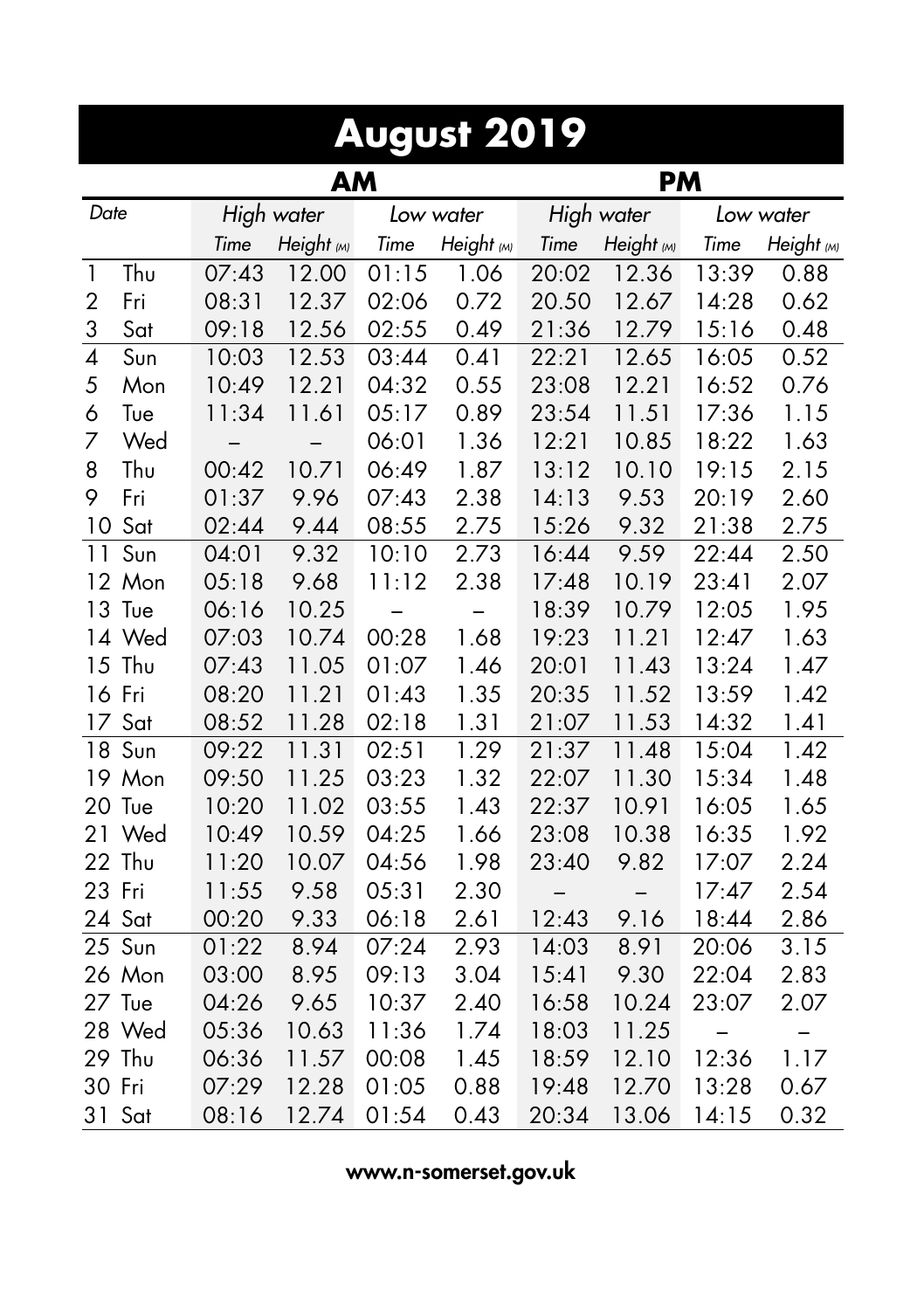| September 2019 |                        |            |            |                          |            |       |            |       |            |  |  |  |  |  |
|----------------|------------------------|------------|------------|--------------------------|------------|-------|------------|-------|------------|--|--|--|--|--|
|                | <b>AM</b><br><b>PM</b> |            |            |                          |            |       |            |       |            |  |  |  |  |  |
| Date           |                        | High water |            |                          | Low water  |       | High water |       | Low water  |  |  |  |  |  |
|                |                        | Time       | Height (M) | Time                     | Height (M) | Time  | Height (M) | Time  | Height (M) |  |  |  |  |  |
| $\mathbf{1}$   | Sun                    | 09:00      | 12.96      | 02:40                    | 0.17       | 21:17 | 13.18      | 14:59 | 0.17       |  |  |  |  |  |
| $\overline{2}$ | Mon                    | 09:43      | 12.91      | 03:26                    | 0.15       | 22:00 | 12.98      | 15:44 | 0.27       |  |  |  |  |  |
| 3              | Tue                    | 10:24      | 12.52      | 04:08                    | 0.40       | 22:43 | 12.42      | 16:25 | 0.62       |  |  |  |  |  |
| 4              | Wed                    | 11:06      | 11.79      | 04:48                    | 0.89       | 23:25 | 11.54      | 17:03 | 1.16       |  |  |  |  |  |
| 5              | Thu                    | 11:49      | 10.85      | 05:23                    | 1.49       |       |            | 17:43 | 1.77       |  |  |  |  |  |
| 6              | Fri                    | 00:08      | 10.52      | 06:02                    | 2.11       | 12:32 | 9.90       | 18:26 | 2.39       |  |  |  |  |  |
| 7              | Sat                    | 00:57      | 9.56       | 06:47                    | 2.70       | 13:29 | 9.11       | 19:22 | 2.97       |  |  |  |  |  |
| 8              | Sun                    | 02:02      | 8.84       | 07:54                    | 3.23       | 14:48 | 8.74       | 21:01 | 3.30       |  |  |  |  |  |
| 9              | Mon                    | 03:30      | 8.66       | 09:44                    | 3.27       | 16:21 | 9.08       | 22:25 | 2.87       |  |  |  |  |  |
|                | 10 Tue                 | 05:00      | 9.24       | 10:54                    | 2.67       | 17:30 | 9.94       | 23:22 | 2.19       |  |  |  |  |  |
| 11             | Wed                    | 05:59      | 10.10      | 11:46                    | 2.02       | 18:20 | 10.77      | -     | —          |  |  |  |  |  |
|                | 12 Thu                 | 06:44      | 10.79      | 00:07                    | 1.65       | 19:02 | 11.31      | 12:27 | 1.58       |  |  |  |  |  |
|                | 13 Fri                 | 07:23      | 11.20      | 00:45                    | 1.34       | 19:38 | 11.58      | 13:02 | 1.36       |  |  |  |  |  |
|                | 14 Sat                 | 07:56      | 11.40      | 01:21                    | 1.21       | 20:10 | 11.69      | 13:37 | 1.29       |  |  |  |  |  |
|                | 15 Sun                 | 08:26      | 11.52      | 01:54                    | 1.17       | 20:40 | 11.75      | 14:08 | 1.26       |  |  |  |  |  |
|                | 16 Mon                 | 08:53      | 11.62      | 02:27                    | 1.14       | 21:08 | 11.77      | 14:40 | 1.24       |  |  |  |  |  |
|                | 17 Tue                 | 09:21      | 11.63      | 02:58                    | 1.15       | 21:38 | 11.63      | 15:09 | 1.30       |  |  |  |  |  |
| 18             | Wed                    | 09:50      | 11.43      | 03:29                    | 1.28       | 22:09 | 11.26      | 15:39 | 1.50       |  |  |  |  |  |
| 19             | Thu                    | 10:21      | 10.99      | 03:57                    | 1.56       | 22:39 | 10.68      | 16:06 | 1.81       |  |  |  |  |  |
| 20             | Fri                    | 10:50      | 10.42      | 04:23                    | 1.91       | 23:10 | 10.06      | 16:32 | 2.15       |  |  |  |  |  |
| 21             | Sat                    | 11:23      | 9.85       | 04:53                    | 2.24       | 23:49 | 9.47       | 17:10 | 2.47       |  |  |  |  |  |
| 22             | Sun                    |            |            | 05:38                    | 2.57       | 12:08 | 9.31       | 18:05 | 2.82       |  |  |  |  |  |
| 23             | Mon                    | 00:49      | 8.94       | 06:44                    | 2.96       | 13:28 | 8.90       | 19:30 | 3.19       |  |  |  |  |  |
|                | 24 Tue                 | 02:29      | 8.78       | 08:34                    | 3.22       | 15:14 | 9.16       | 21:41 | 2.97       |  |  |  |  |  |
|                | 25 Wed                 | 04:07      | 9.48       | 10:17                    | 2.59       | 16:39 | 10.16      | 22:51 | 2.14       |  |  |  |  |  |
|                | 26 Thu                 | 05:22      | 10.62      | 11:22                    | 1.81       | 17:47 | 11.33      | 23:57 | 1.40       |  |  |  |  |  |
| 27             | Fri                    | 06:21      | 11.70      | $\overline{\phantom{0}}$ |            | 18:42 | 12.27      | 12:24 | 1.11       |  |  |  |  |  |
| 28             | Sat                    | 07:11      | 12.48      | 00:52                    | 0.74       | 19:30 | 12.89      | 13:13 | 0.55       |  |  |  |  |  |
| 29             | Sun                    | 07:56      | 12.93      | 01:38                    | 0.30       | 20:14 | 13.20      | 13:56 | 0.22       |  |  |  |  |  |
|                | 30 Mon                 | 08:38      | 13.11      | 02:20                    | 0.12       | 20:55 | 13.26      | 14:38 | 0.14       |  |  |  |  |  |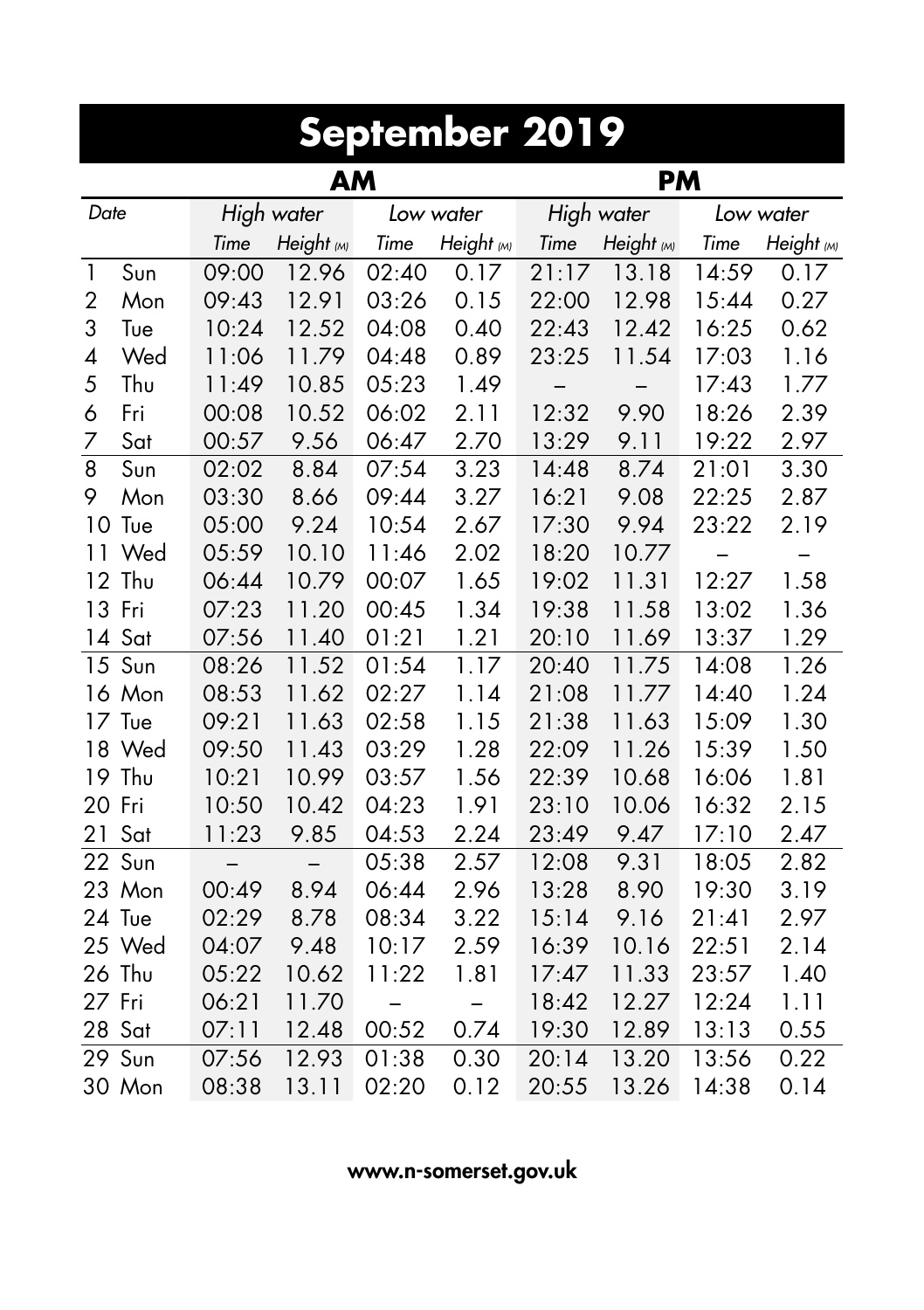|                 | October 2019    |       |            |       |            |       |            |       |            |  |  |  |  |
|-----------------|-----------------|-------|------------|-------|------------|-------|------------|-------|------------|--|--|--|--|
|                 | AM<br><b>PM</b> |       |            |       |            |       |            |       |            |  |  |  |  |
| Date            |                 |       | High water |       | Low water  |       | High water |       | Low water  |  |  |  |  |
|                 |                 | Time  | Height (M) | Time  | Height (M) | Time  | Height (M) | Time  | Height (M) |  |  |  |  |
| $\mathbf{1}$    | Tue             | 09:18 | 13.02      | 03:00 | 0.21       | 21:36 | 13.00      | 15:17 | 0.32       |  |  |  |  |
| $\overline{2}$  | Wed             | 09:58 | 12.60      | 03:39 | 0.55       | 22:16 | 12.36      | 15:55 | 0.74       |  |  |  |  |
| 3               | Thu             | 10:38 | 11.82      | 04:12 | 1.08       | 22:55 | 11.40      | 16:29 | 1.31       |  |  |  |  |
| 4               | Fri             | 11:17 | 10.80      | 04:44 | 1.70       | 23:36 | 10.30      | 17:01 | 1.94       |  |  |  |  |
| 5               | Sat             | 11:58 | 9.77       | 05:17 | 2.30       |       |            | 17:39 | 2.56       |  |  |  |  |
| 6               | Sun             | 00:20 | 9.27       | 05:59 | 2.88       | 12:50 | 8.89       | 18:32 | 3.15       |  |  |  |  |
| 7               | Mon             | 01:24 | 8.48       | 06:57 | 3.44       | 14:11 | 8.41       | 20:01 | 3.61       |  |  |  |  |
| 8               | Tue             | 02:56 | 8.26       | 09:09 | 3.70       | 15:49 | 8.73       | 22:02 | 3.18       |  |  |  |  |
| 9               | Wed             | 04:32 | 8.89       | 10:31 | 2.99       | 17:03 | 9.67       | 22:57 | 2.39       |  |  |  |  |
| 10              | Thu             | 05:31 | 9.86       | 11:20 | 2.22       | 17:53 | 10.59      | 23:40 | 1.76       |  |  |  |  |
| 11              | Fri             | 06:16 | 10.66      |       |            | 18:34 | 11.22      | 12:01 | 1.69       |  |  |  |  |
| 12 <sup>°</sup> | Sat             | 06:54 | 11.17      | 00:19 | 1.38       | 19:08 | 11.56      | 12:36 | 1.40       |  |  |  |  |
| 13              | Sun             | 07:26 | 11.45      | 00:54 | 1.21       | 19:40 | 11.72      | 13:10 | 1.27       |  |  |  |  |
|                 | 14 Mon          | 07:55 | 11.64      | 01:28 | 1.13       | 20:10 | 11.83      | 13:42 | 1.21       |  |  |  |  |
|                 | 15 Tue          | 08:23 | 11.79      | 02:00 | 1.09       | 20:40 | 11.88      | 14:13 | 1.18       |  |  |  |  |
|                 | 16 Wed          | 08:53 | 11.84      | 02:31 | 1.09       | 21:11 | 11.79      | 14:44 | 1.23       |  |  |  |  |
|                 | 17 Thu          | 09:25 | 11.69      | 03:02 | 1.22       | 21:44 | 11.46      | 15:15 | 1.42       |  |  |  |  |
|                 | 18 Fri          | 09:56 | 11.29      | 03:31 | 1.50       | 22:16 | 10.93      | 15:41 | 1.73       |  |  |  |  |
| 19              | Sat             | 10:28 | 10.73      | 03:57 | 1.84       | 22:52 | 10.28      | 16:10 | 2.05       |  |  |  |  |
|                 | 20 Sun          | 11:06 | 10.12      | 04:29 | 2.17       | 23:36 | 9.63       | 16:48 | 2.38       |  |  |  |  |
| 21              | Mon             | 11:58 | 9.52       | 05:15 | 2.52       |       |            | 17:48 | 2.74       |  |  |  |  |
|                 | 22 Tue          | 00:42 | 9.07       | 06:26 | 2.93       | 13:17 | 9.12       | 19:19 | 3.08       |  |  |  |  |
|                 | 23 Wed          | 02:14 | 8.95       | 08:19 | 3.13       | 14:53 | 9.36       | 21:19 | 2.84       |  |  |  |  |
|                 | 24 Thu          | 03:46 | 9.59       | 09:57 | 2.57       | 16:19 | 10.27      | 22:32 | 2.10       |  |  |  |  |
| 25              | Fri             | 05:02 | 10.66      | 11:03 | 1.83       | 17:26 | 11.34      | 23:40 | 1.42       |  |  |  |  |
|                 | 26 Sat          | 06:00 | 11.67      | 12:05 | 1.17       | 18:22 | 12.20      | 12:05 | 1.17       |  |  |  |  |
| 27              | Sun             | 05:50 | 12.38      | 00:32 | 0.84       | 18:08 | 12.72      | 11:52 | 0.68       |  |  |  |  |
|                 | 28 Mon          | 06:34 | 12.77      | 00:16 | 0.50       | 18:51 | 12.95      | 12:34 | 0.43       |  |  |  |  |
|                 | 29 Tue          | 07:14 | 12.92      | 00:56 | 0.41       | 19:32 | 12.97      | 13:13 | 0.41       |  |  |  |  |
| 30              | Wed             | 07:54 | 12.85      | 01:34 | 0.53       | 20:12 | 12.72      | 13:50 | 0.59       |  |  |  |  |
| 31              | Thu             | 08:33 | 12.48      | 02:08 | 0.84       | 20:52 | 12.13      | 14:23 | 0.96       |  |  |  |  |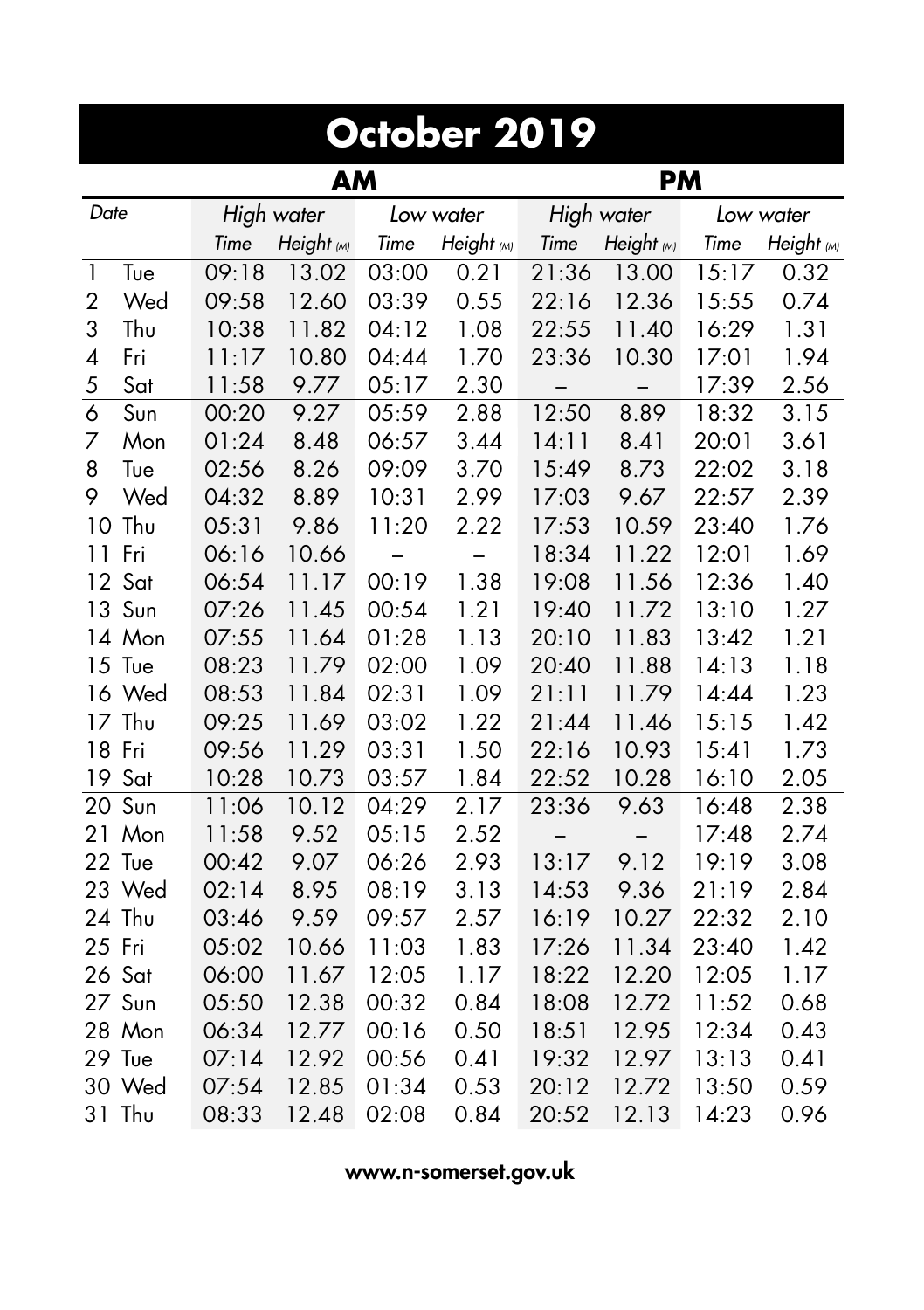|              | November 2019          |            |            |                          |            |       |            |       |            |  |  |  |  |
|--------------|------------------------|------------|------------|--------------------------|------------|-------|------------|-------|------------|--|--|--|--|
|              | <b>AM</b><br><b>PM</b> |            |            |                          |            |       |            |       |            |  |  |  |  |
| Date         |                        | High water |            |                          | Low water  |       | High water |       | Low water  |  |  |  |  |
|              |                        | Time       | Height (M) | Time                     | Height (M) | Time  | Height (M) | Time  | Height (M) |  |  |  |  |
| $\mathbf{1}$ | Fr                     | 09:12      | 11.75      | 02:39                    | 1.29       | 21:31 | 11.22      | 14:55 | 1.46       |  |  |  |  |
| 2            | Sat                    | 09:50      | 10.80      | 03:10                    | 1.83       | 22:11 | 10.19      | 15:29 | 2.03       |  |  |  |  |
| 3            | Sun                    | 10:30      | 9.81       | 03:40                    | 2.37       | 22:52 | 9.24       | 16:05 | 2.58       |  |  |  |  |
| 4            | Mon                    | 11:19      | 8.98       | 04:20                    | 2.89       | 23:48 | 8.50       | 16:55 | 3.09       |  |  |  |  |
| 5            | Tur                    |            |            | 05:15                    | 3.37       | 12:31 | 8.45       | 18:07 | 3.51       |  |  |  |  |
| 6            | Wed                    | 01:11      | 8.18       | 06:42                    | 3.74       | 14:00 | 8.55       | 20:21 | 3.44       |  |  |  |  |
| 7            | Thu                    | 02:39      | 8.55       | 08:54                    | 3.37       | 15:17 | 9.23       | 21:23 | 2.75       |  |  |  |  |
| 8            | Fri                    | 03:47      | 9.35       | 09:46                    | 2.65       | 16:13 | 10.06      | 22:07 | 2.13       |  |  |  |  |
| 9            | Sat                    | 04:36      | 10.16      | 10:26                    | 2.07       | 16:56 | 10.74      | 22:46 | 1.69       |  |  |  |  |
| 10           | Sun                    | 05:15      | 10.79      | 11:04                    | 1.68       | 17:33 | 11.21      | 23:23 | 1.40       |  |  |  |  |
| 11           | Mon                    | 05:50      | 11.24      | 11:39                    | 1.43       | 18:06 | 11.52      | 23:57 | 1.23       |  |  |  |  |
| 12           | Tue                    | 06.22      | 11.57      | $\overline{\phantom{0}}$ |            | 18:40 | 11.73      | 12:13 | 1.27       |  |  |  |  |
| 13           | Wed                    | 06:55      | 11.80      | 00:31                    | 1.12       | 19:13 | 11.84      | 12:48 | 1.19       |  |  |  |  |
|              | 14 Thu                 | 07:28      | 11.91      | 01:07                    | 1.09       | 19:49 | 11.81      | 13:22 | 1.21       |  |  |  |  |
|              | 15 Fri                 | 08:03      | 11.83      | 01:40                    | 1.19       | 20:26 | 11.59      | 13:56 | 1.36       |  |  |  |  |
|              | 16 Sat                 | 08:40      | 11.55      | 02:12                    | 1.41       | 21:05 | 11.18      | 14:29 | 1.61       |  |  |  |  |
|              | 17 Sun                 | 09:18      | 11.09      | 02:44                    | 1.71       | 21:47 | 10.62      | 15:02 | 1.89       |  |  |  |  |
|              | 18 Mon                 | 10:05      | 10.53      | 03:21                    | 2.02       | 22:38 | 10.03      | 15:47 | 2.19       |  |  |  |  |
|              | 19 Tue                 | 11:01      | 10.00      | 04:13                    | 2.35       | 23:42 | 9.57       | 16:52 | 2.50       |  |  |  |  |
|              | 20 Wed                 |            |            | 05:30                    | 2.67       | 12:12 | 9.68       | 18:22 | 2.70       |  |  |  |  |
| 21           | Thu                    | 00:59      | 9.44       | 07:06                    | 2.76       | 13:32 | 9.80       | 19:55 | 2.53       |  |  |  |  |
| 22           | Fri                    | 02:21      | 9.82       | 08:32                    | 2.41       | 14:52 | 10.37      | 21:07 | 2.06       |  |  |  |  |
|              | 23 Sat                 | 03:34      | 10.55      | 09:37                    | 1.90       | 16:01 | 11.12      | 22:12 | 1.62       |  |  |  |  |
|              | $\overline{2}4$ Sun    | 04:34      | 11.32      | 10:40                    | 1.45       | 16:57 | 11.74      | 23:08 | 1.22       |  |  |  |  |
|              | 25 Mon                 | 05:25      | 11.89      | 11.29                    | 1.07       | 17:46 | 12.13      | 23:53 | 0.96       |  |  |  |  |
|              | 26 Tue                 | 06:11      | 12.23      | -                        | —          | 12:11 | 0.87       | 18:30 | 12.32      |  |  |  |  |
|              | 27 Wed                 | 06:52      | 12.41      | 00:32                    | 0.87       | 19:11 | 12.36      | 12:50 | 0.84       |  |  |  |  |
| 28           | Thu                    | 07:32      | 12.42      | 01:08                    | 0.94       | 19:52 | 12.21      | 13:25 | 0.94       |  |  |  |  |
| 29 Fri       |                        | 08:12      | 12.18      | 01:42                    | 1.12       | 20:33 | 11.79      | 13:59 | 1.18       |  |  |  |  |
|              | 30 Sat                 | 08:52      | 11.65      | 02:15                    | 1.43       | 21:12 | 11.11      | 14:33 | 1.54       |  |  |  |  |